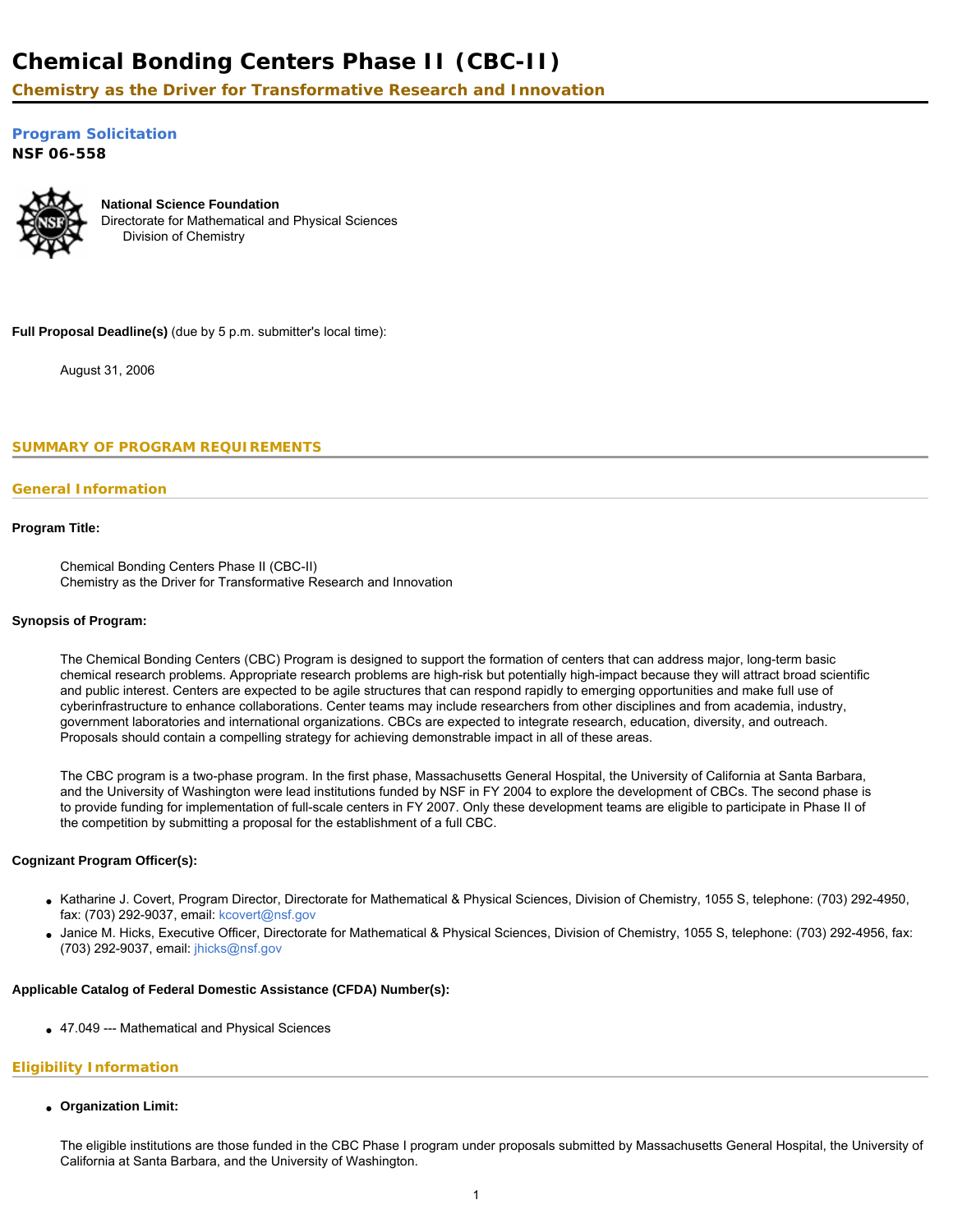### ● **PI Eligibility Limit:**

An investigator may participate (as a PI, co-PI or senior personnel) in only one CBC proposal submitted to this competition. The PI must be affiliated with a U.S. academic institution or non-profit research organization. Other investigators may be affiliated with U.S. academic institutions, non-profit research organizations, industry, government laboratories and international organizations. Unaffiliated scientists may also be eligible for support under a proposal submitted by an eligible organization. CBC award funds may not go directly to industry, government laboratories or international organizations. The PI listed on the cover sheet must be affiliated with the proposing institution. While these proposals will reflect the research of many investigators, only the name of the PI, and no names of Co-PIs, should appear on the cover sheet.

● **Limit on Number of Proposals:** Only one proposal may be submitted per eligible institution.

### **Award Information**

- **Anticipated Type of Award:** Cooperative Agreement
- Estimated Number of Awards: 1 to 2 Cooperative Agreement(s) with an initial commitment of five years and a potential duration of ten years
- **Anticipated Funding Amount:** \$3,000,000-\$6,000,000 pending availability of funds.

### **Proposal Preparation and Submission Instructions**

### **A. Proposal Preparation Instructions**

● **Full Proposal Preparation Instructions:** This solicitation contains information that supplements the standard Grant Proposal Guide (GPG) proposal preparation guidelines. Please see the full text of this solicitation for further information.

### **B. Budgetary Information**

- **Cost Sharing Requirements:** Cost Sharing is not required by NSF.
- **Indirect Cost (F&A) Limitations:** Not Applicable.
- **Other Budgetary Limitations:** Other budgetary limitations apply. Please see the full text of this solicitation for further information.

### **C. Due Dates**

● **Full Proposal Deadline Date(s)** (due by 5 p.m. submitter's local time): August 31, 2006

# **Proposal Review Information**

● **Merit Review Criteria:** National Science Board approved criteria. Additional merit review considerations apply. Please see the full text of this solicitation for further information.

### **Award Administration Information**

- **Award Conditions:** Standard NSF award conditions apply.
- **Reporting Requirements:** Standard NSF reporting requirements apply.

### <span id="page-1-0"></span>**TABLE OF CONTENTS**

#### **[Summary of Program Requirements](#page-0-0)**

- I. **[Introduction](#page-2-0)**
- II. **[Program Description](#page-2-1)**
- III. **[Eligibility Information](#page-3-0)**
- IV. **[Award Information](#page-3-1)**
- V. **[Proposal Preparation and Submission Instructions](#page-3-2)**
	- A. [Proposal Preparation Instructions](#page-3-2)
	- B. [Budgetary Information](#page-5-0)
	- C. [Due Dates](#page-5-1)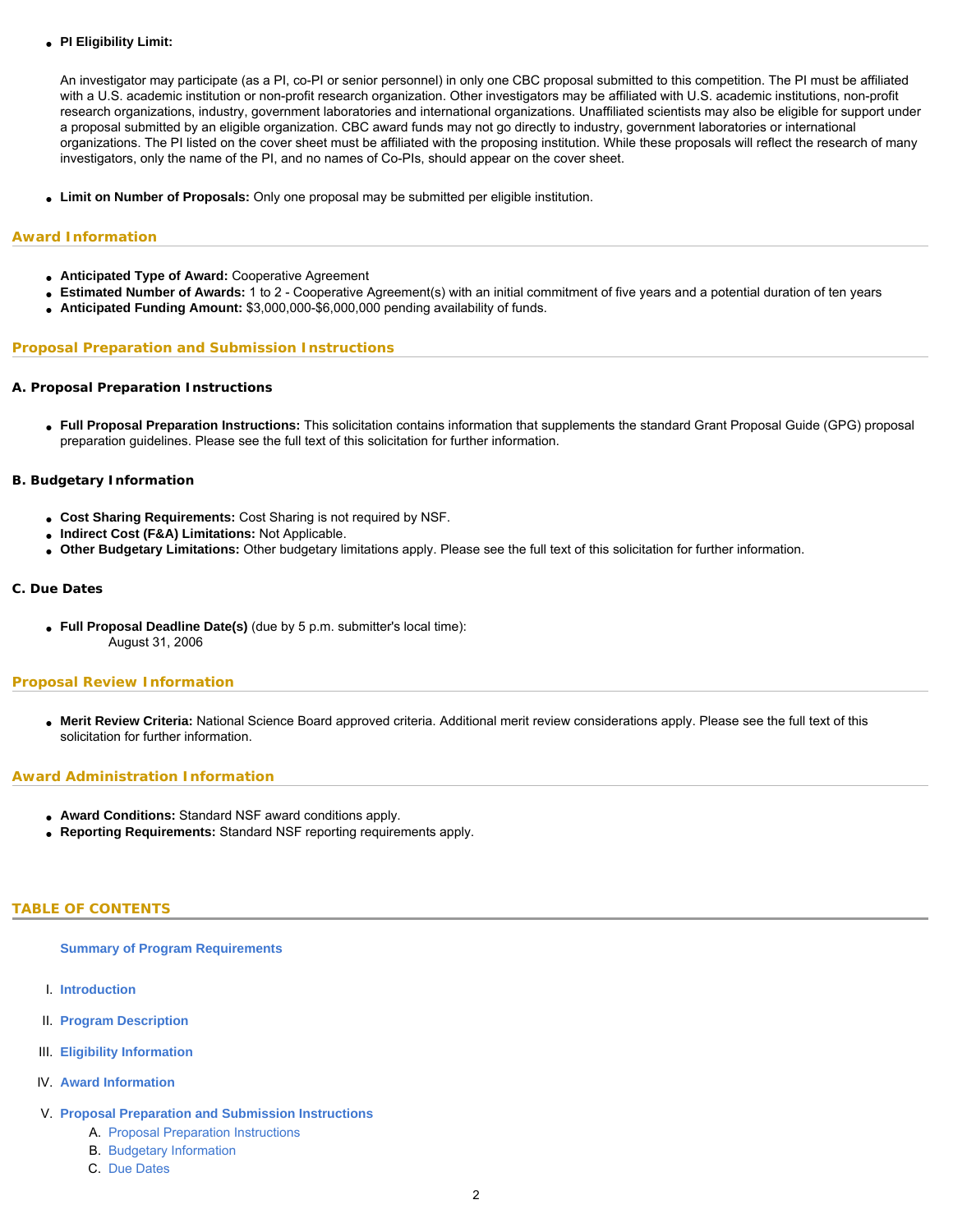### D. [FastLane Requirements](#page-6-0)

#### VI. **[Proposal Review Information](#page-6-1)**

- A. [NSF Proposal Review Process](#page-6-2)
- B. [Review Protocol and Associated Customer Service Standard](#page-7-0)

# VII. **[Award Administration Information](#page-7-1)**

- A. [Notification of the Award](#page-7-2)
- B. [Award Conditions](#page-7-3)
- C. [Reporting Requirements](#page-8-0)
- VIII. **[Contacts for Additional Information](#page-8-1)**
- <span id="page-2-0"></span>IX. **[Other Programs of Interest](#page-8-2)**

# **I. INTRODUCTION**

The Division of Chemistry is initiating a Phase II competition for Chemical Bonding Centers (CBCs) to capitalize on advances in addressing major intellectual challenges in basic chemical research that were achieved in CBC Phase I projects. These Phase II CBCs will continue to provide the opportunity for especially able and imaginative groups of investigators to share a commitment toward solving a "big problem" in an atmosphere having a high tolerance for risk and within a structure permitting considerable agility. A workshop at NSF, "New Mechanisms for Support of High-Risk and Unconventional Research in Chemistry," explored mechanisms for encouraging and supporting such initiatives. A report of the workshop can be obtained at [http://www.mrl.uiuc.edu/docs/nsfgmwfinal.](http://www.mrl.uiuc.edu/docs/nsfgmwfinal.pdf) [pdf](http://www.mrl.uiuc.edu/docs/nsfgmwfinal.pdf).

The Division of Chemistry expects to make one or more awards in Fiscal Year (FY) 2007 to support Phase II of the Chemical Bonding Centers (CBC) Program. Each Phase II award is expected to have a duration of five years, at a level averaging \$3 million per year, with possible renewal for a second five-year period at the same average level of \$3 million per year pending availability of funds.

#### <span id="page-2-1"></span>**II. PROGRAM DESCRIPTION**

**Background.** The CBC Program is based on a staged competition. Three developmental proposals outlining center's goals were funded in FY 2004 with threeyear awards at a level of \$500,000 per year. Each of the teams receiving these awards is eligible to participate in Phase II of the competition by submitting a proposal for the establishment of a full CBC.

**CBC- II.** The CBC Program is designed to support the formation of centers that can address major, long-term basic chemical research problems. Appropriate research problems are high-risk but potentially high-impact because they will attract broad scientific and public interest. Centers are expected to be agile structures that can respond rapidly to emerging opportunities and make full use of cyberinfrastructure to enhance collaborations. Center teams may include researchers from other disciplines and from academia, industry, government laboratories and international organizations. Team sizes will reflect the needs of the problem to be studied, but a minimum of three investigators is required. Team sizes may be different from those in the corresponding CBC Phase I projects.

It is anticipated that successful centers will involve novel research centered in the chemical sciences and aimed at solving high-risk, long-term problems of large scope and impact. It is expected that these CBC Phase II projects will continue the development of new areas of research and new communities of scientists and engineers that were initiated in Phase I. These communities will bring common and complementary interests into productive contact to nurture a culture of risk-taking and innovation around structures that are agile and take full advantage of cyberinfrastructure for fostering collaborations. The awards made under the CBC Program are expected to continue innovative plans to make chemistry and chemists more visible to the broader scientific community and to the public.

CBCs are expected to integrate research and education throughout the course of the project. CBCs should provide novel opportunities for participants to engage in joint efforts that combine education with the excitement of discovery at the frontiers of modern chemical research. CBCs should contain strong diversity and outreach components. There must be a commitment to broadening opportunities and enabling the participation of all citizens -- women and men, underrepresented minorities, and persons with disabilities – in the solution of these "big problems." A vigorous outreach program should be designed to achieve the CBC goal of increasing public appreciation for the contributions of chemistry to progress in modern science.

Examples of possible CBC outcomes are:

- The emergence of new areas of chemical inquiry;
- The solution of problems in basic chemical research beyond the scope of individual investigators and/or single disciplines that have broad scientific impact;
- The emergence of innovative, high-risk, cyber-enabled science; and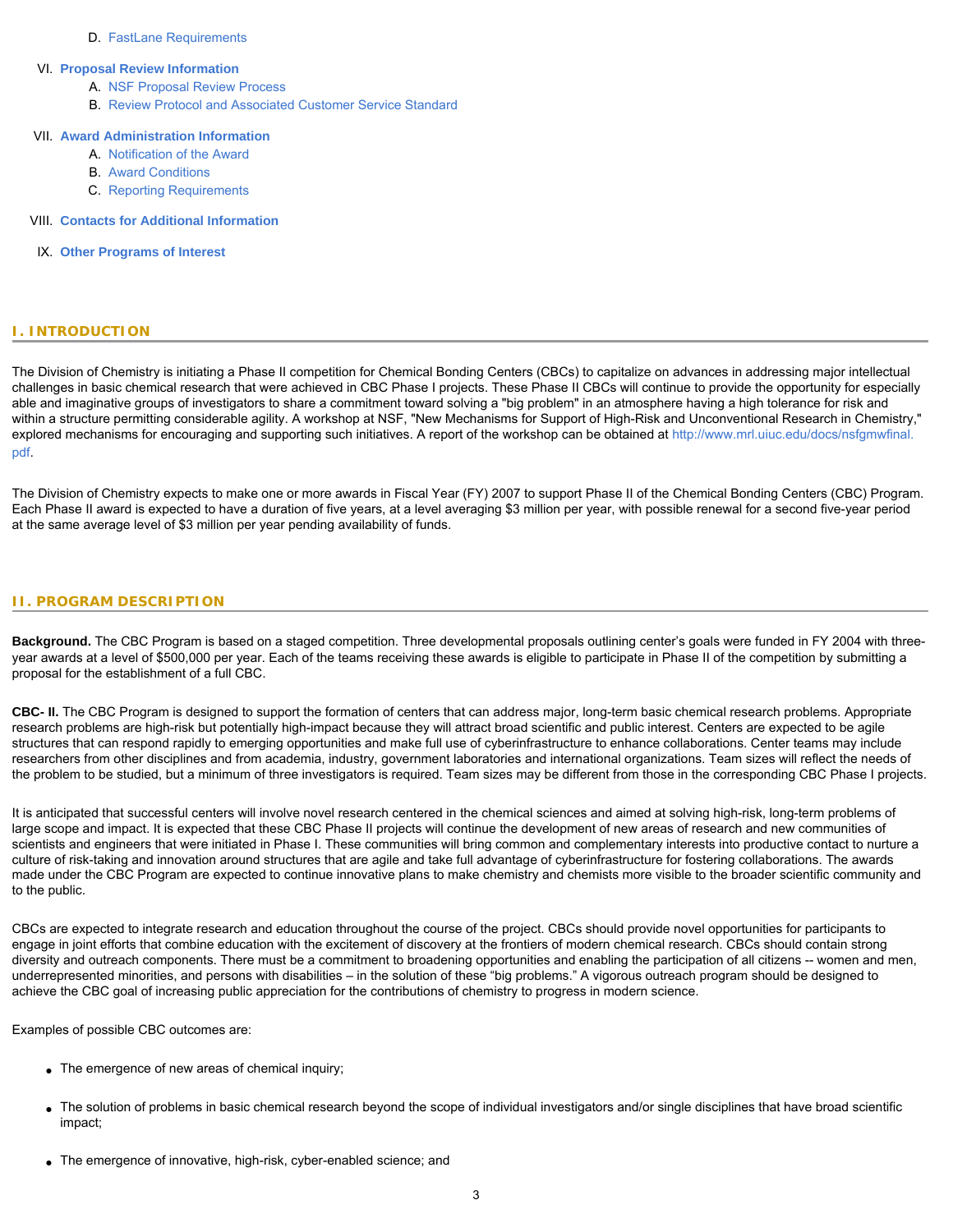• An enhanced favorable perception of chemistry and chemists by the broader scientific community and by the public.

During preparation of a CBC Phase II proposal, investigators are strongly urged to discuss details with a cognizant Program Officer listed in Section VII of this solicitation. Investigators contemplating the involvement of industrial, government and/or international team members will need to provide an institutional letter of collaboration from the partner organization that confirms the participation of a co-investigator. This letter should be included in the Supplementary Documents Section of the Full Proposal. (See Section V.A., below). The letter should describe the plan of interaction with the U.S. academic institution, the time commitment of the researcher(s), and the nature of the collaborative research activities. Letters of general support or recommendation are inappropriate and may cause a proposal to be returned without review. Cost sharing is not required for Phase II proposals.

Support for collaborations with international scientists is provided through the NSF grant to the submitting U.S. institution. No CBC award funds may go directly to foreign institutions. The proposal may include up to \$500,000 in participant support costs, over the duration of the grant, for international collaborative research activities. Travel and incidental research costs may be included; salaries may not. These international collaborations must feature a joint scientific work plan and should be clearly described in the Project Description. If, after review, a proposal is recommended for funding, the cognizant Program Officer will work with Program Officers from the NSF Office of International Science and Engineering and the key project personnel to develop a detailed plan consistent with applicable international arrangements.

Co-investigators associated with entities such as industry, state agencies and national laboratories (Federally Funded Research and Development Centers (FFRDCs)) must be supported by their own organization. However, it is appropriate for students supported through universities to work at a partner industrial laboratory, FFRDC or comparable site, or for universities to fund research expenses incurred when scientists from such entities work at university sites. Federal employees may not receive salaries or in other ways augment their agency's appropriation through grants made by this program, and no funds for major equipment at FFRDC's are allowed.

Principal Investigators should ensure that their proposed project does not substantially overlap with ongoing Federally funded research. Additional information is available through the NSF Guide to Programs ([http://www.nsf.gov/pubsys/ods/getpub.cfm?gpg\)](http://www.nsf.gov/pubsys/ods/getpub.cfm?gpg). NSF reserves the right to return without review proposals that are not appropriate for the CBC Program.

# <span id="page-3-0"></span>**III. ELIGIBILITY INFORMATION**

- **Organization Limit:** The eligible institutions are those funded in the CBC Phase I program under proposals submitted by Massachusetts General Hospital, the University of California at Santa Barbara, and the University of Washington.
- **PI Eligibility Limit:** An investigator may participate (as a PI, co-PI or senior personnel) in only one CBC proposal submitted to this competition. The PI must be affiliated with a U.S. academic institution or non-profit research organization. Other investigators may be affiliated with U.S. academic institutions, non-profit research organizations, industry, government laboratories and international organizations. Unaffiliated scientists may also be eligible for support under a proposal submitted by an eligible organization. CBC award funds may not go directly to industry, government laboratories or international organizations. The PI listed on the cover sheet must be affiliated with the proposing institution. While these proposals will reflect the research of many investigators, only the name of the PI, and no names of Co-PIs, should appear on the cover sheet.
- **Limit on Number of Proposals:** Only one proposal may be submitted per eligible institution.

### <span id="page-3-1"></span>**IV. AWARD INFORMATION**

Estimated program budget, number of awards and average award size/duration are subject to the availability of funds.

- **Anticipated Type of Award:** Cooperative Agreement.
- Estimated Number of Awards: 1 to 2 Cooperative Agreement(s) with an initial commitment of five years and a potential duration of ten years.
- **Anticipated Funding Amount:** \$3,000,000-\$6,000,000 pending availability of funds.

# <span id="page-3-2"></span>**V. PROPOSAL PREPARATION AND SUBMISSION INSTRUCTIONS**

# **A. Proposal Preparation Instructions**

# **Full Proposal Instructions:**

Proposals submitted in response to this program announcement/solicitation should be prepared and submitted in accordance with the general guidelines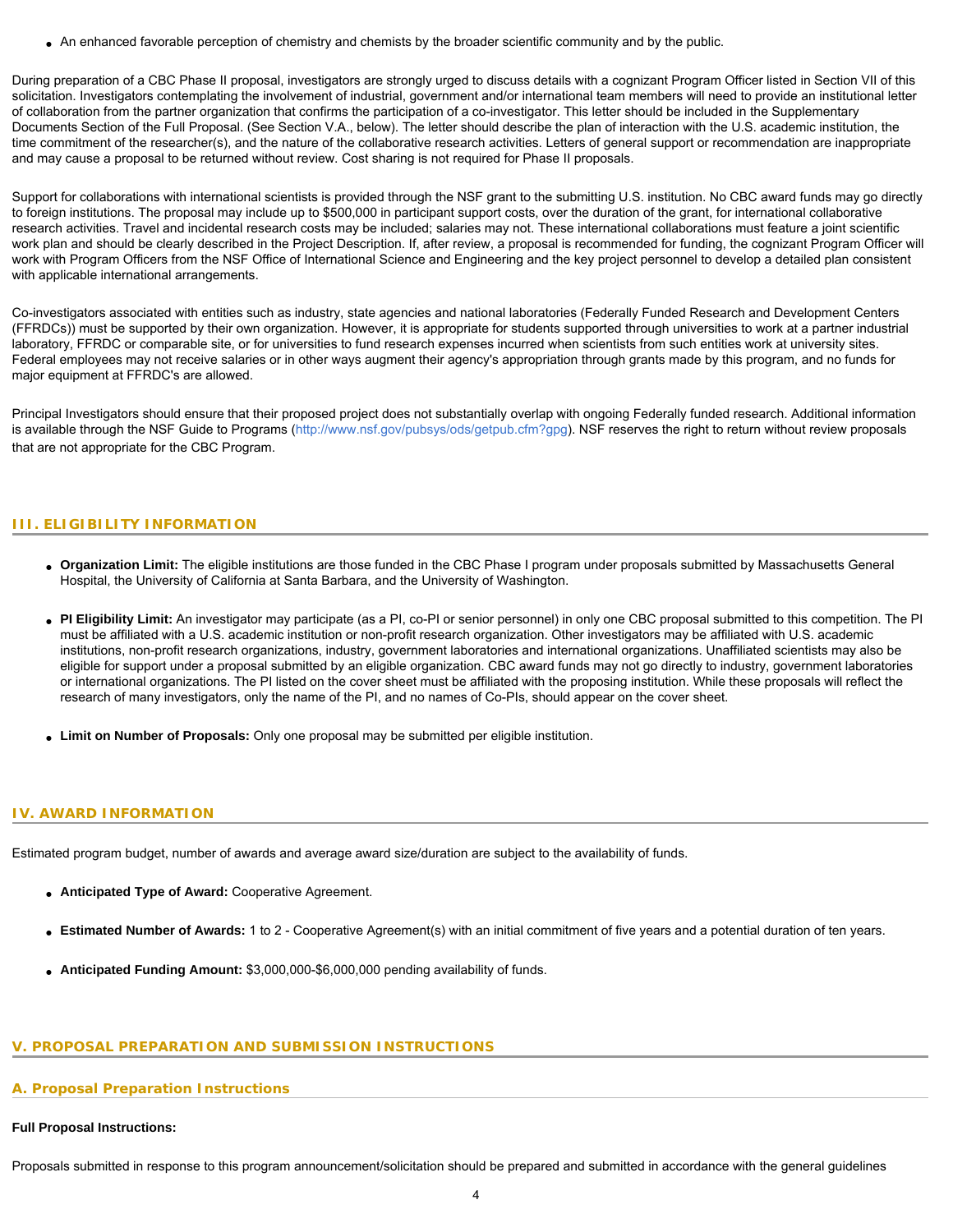contained in the NSF *Grant Proposal Guide* (GPG). The complete text of the GPG is available electronically on the NSF Website at: [http://www.nsf.gov/](http://www.nsf.gov/publications/pub_summ.jsp?ods_key=gpg) [publications/pub\\_summ.jsp?ods\\_key=gpg.](http://www.nsf.gov/publications/pub_summ.jsp?ods_key=gpg) Paper copies of the GPG may be obtained from the NSF Publications Clearinghouse, telephone (703) 292-7827 or by e-mail from [pubs@nsf.gov](mailto:pubs@nsf.gov).

Proposals submitted in response to this program solicitation must originate from teams whose projects were successful in the CBC Phase I competition in FY 2004 and be based on those projects. The lead institutions funded in that competition were Massachusetts General Hospital, the University of California at Santa Barbara, and the University of Washington. All proposals not meeting this requirement will be returned without review.

Proposers are strongly encouraged to consult the proposal submission checklist included in the Grant Proposal Guide as they prepare their proposal. Proposals not compliant with the proposal preparation guidelines, as supplemented by the following instructions, may be returned without review.

The items outlined below pertain to the corresponding sections in the Grant Proposal Guide.

- Project Summary. One-page limit, including the names and affiliations of all senior personnel. The project summary must address both the intellectual merit and broader impacts of the proposed CBC-II project.
- Project Description. A total of up to twenty-eight (28) pages: i) Results from CBC Phase I Support (up to 5 pages), ii) Proposed Research (up to 15 pages), iii) Modes of Dissemination and Education (up to 2 pages), iv) Diversity Plan (up to 2 pages), v) Outreach Plan (up to 2 pages), and vi) Management Plan (up to 2 pages).
	- i. Prior Support. Following the Grant Proposal Guide, a report on the results from the CBC Phase I program, up to a total of five (5) pages. No other results from prior support should be included.
	- ii. Proposed Research. Narrative, not to exceed fifteen (15) pages, consisting of the following items:

An explanation of the scientific context, intellectual merit, relevance to chemistry and timeliness of the proposed project;

A description of the proposed research;

A discussion of the broader impacts of the proposed work;

A discussion of why a transition from a Phase I to a Phase II Center is justified;

A discussion of the mode of collaboration with description of any use of cyberinfrastructure; and

A description of the contribution to be made by each senior investigator.

iii. Modes of Dissemination and Education. Narrative, not to exceed two (2) pages, describing:

The mode of training undergraduate students, graduate students, and postdoctoral researchers, including comentorship or other collaborative training; and

Plans for dissemination and education.

iv. Diversity Plan not to exceed two (2) pages, describing:

The diversity goals to be achieved;

Plans for achieving those goals; and

A discussion of how progress toward diversity will be measured.

v. 0utreach Plan not to exceed two (2) pages, describing:

Plans to capture the imagination of the public;

Plans to increase the visibility and public appreciation of chemistry; and

A discussion of ways to assess the impact of outreach efforts.

vi. Management Plan. Narrative, not to exceed two (2) pages, describing: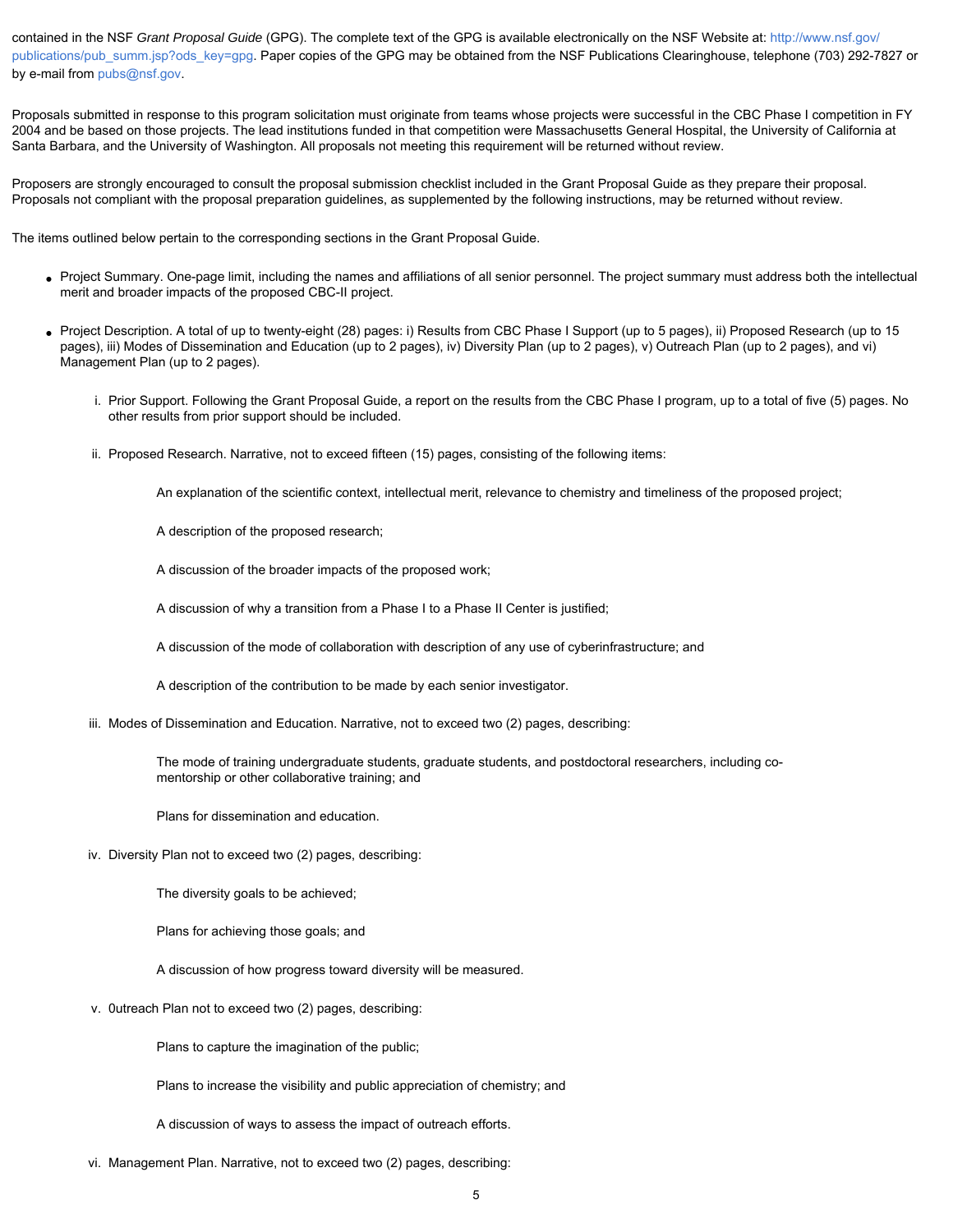How the group effort will be coordinated, including any use of cyberinfrastructure;

How decisions will be made regarding the conduct of the project;

A discussion of how agility will be addressed in terms of the incorporation of new ideas, tools and partners; and

How the collaboration will be evaluated.

- References Cited. References should include full titles of articles and book chapters cited. This section should include bibliographic citations only and must not be used to provide parenthetical information outside of the Project Description. Indicate with an asterisk (\*) references from work on the CBC Phase I project.
- Biographical sketches. For PI/Co-PIs and all senior personnel, provide brief biographical sketches using the format described in the Grant Proposal Guide. Note that recent collaborators and other affiliates should also be collected into the combined list given in the Supplementary Documents section (below).
- Budget. Include five annual budgets, one for each year of the duration of the award; a cumulative budget will be automatically generated by the Fast Lane system. A detailed budget justification (up to three pages) should document proposed expenses. Multi-institutional proposals should use the award-sub award proposal mechanisms (see GPG guidelines, chapter II.D.3).
- Current and Pending Support. A full description of the total level of current and pending support from all sources for the key personnel. Any intellectual overlap between federally funded projects and the proposed research must be clarified.
- Facilities. A description of the facilities (including laboratories, computational facilities and cyberinfrastructure) that will be made available to the project. Separate facilities descriptions should be included for multi-institutional projects or those involving non-academic partners.
- Supplementary Documents. Required letters of collaboration from national laboratories, international organizations, and industry should be included in this section. Letters of collaboration from senior personnel not supported on the grant are also appropriate. Letters of recommendation or general support are not permitted.
- A combined, alphabetized list of all scientists, with current affiliations, who have collaborated with the PI, co-PIs and other senior personnel in the last 48 months or are otherwise affiliated with them should be included as a single copy document.

Proposers are reminded to identify the program announcement/solicitation number (06-558) in the program announcement/solicitation block on the proposal Cover Sheet. Compliance with this requirement is critical to determining the relevant proposal processing guidelines. Failure to submit this information may delay processing.

### <span id="page-5-0"></span>**B. Budgetary Information**

#### **Cost Sharing:**

Cost sharing is not required by NSF in proposals submitted under this Program Solicitation.

#### **Other Budgetary Limitations:**

Proposals should include funds in the budget for CBC personnel to participate in site visits or reverse site visits in the second and fourth years of the project.

The proposal may include up to \$500,000 in participant support costs, over the duration of the grant, for international collaborative research activities. Travel and incidental research costs may be included; salaries may not.

### **Budget Preparation Instructions:**

Multi-institutional proposals should use the award-subaward mechanism discussed in the GPG, Chapter II.D.3. A single proposal and budget should be submitted, with subawards administered by the lead institution.

### <span id="page-5-1"></span>**C. Due Dates**

Proposals must be submitted by the following date(s):

**Full Proposal Deadline(s)** (due by 5 p.m. submitter's local time):

August 31, 2006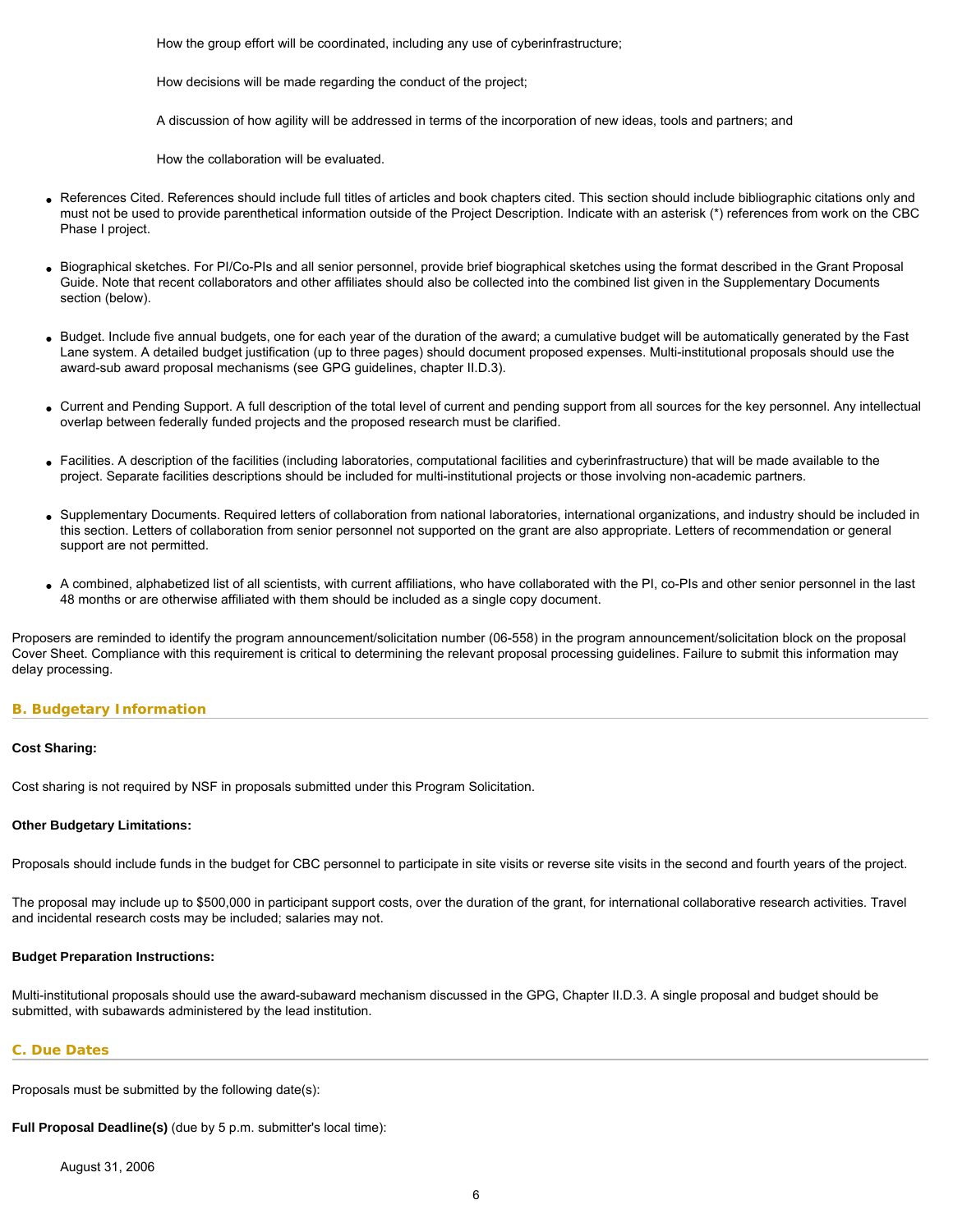<span id="page-6-0"></span>Proposers are required to prepare and submit all proposals for this announcement/solicitation through the FastLane system. Detailed instructions for proposal preparation and submission via FastLane are available at: [https://www.fastlane.nsf.gov/a1/newstan.htm.](https://www.fastlane.nsf.gov/a1/newstan.htm) For FastLane user support, call the FastLane Help Desk at 1-800-673-6188 or e-mail [fastlane@nsf.gov](mailto:fastlane@nsf.gov). The FastLane Help Desk answers general technical questions related to the use of the FastLane system. Specific questions related to this program announcement/solicitation should be referred to the NSF program staff contact(s) listed in Section VIII of this announcement/solicitation.

*Submission of Electronically Signed Cover Sheets*. The Authorized Organizational Representative (AOR) must electronically sign the proposal Cover Sheet to submit the required proposal certifications (see Chapter II, Section C of the [Grant Proposal Guide](http://www.nsf.gov/publications/pub_summ.jsp?ods_key=gpg) for a listing of the certifications). The AOR must provide the required electronic certifications within five working days following the electronic submission of the proposal. Proposers are no longer required to provide a paper copy of the signed Proposal Cover Sheet to NSF. Further instructions regarding this process are available on the FastLane Website at: [http://www.](http://www.fastlane.nsf.gov/) [fastlane.nsf.gov](http://www.fastlane.nsf.gov/)

### <span id="page-6-2"></span><span id="page-6-1"></span>**VI. PROPOSAL REVIEW INFORMATION**

### **A. NSF Proposal Review Process**

Reviews of proposals submitted to NSF are solicited from peers with expertise in the substantive area of the proposed research or education project. These reviewers are selected by Program Officers charged with the oversight of the review process. NSF invites the proposer to suggest, at the time of submission, the names of appropriate or inappropriate reviewers. Care is taken to ensure that reviewers have no conflicts with the proposer. Special efforts are made to recruit reviewers from non-academic institutions, minority-serving institutions, or adjacent disciplines to that principally addressed in the proposal.

The National Science Board approved revised criteria for evaluating proposals at its meeting on March 28, 1997 [\(NSB 97-72\).](http://www.nsf.gov/publications/pub_summ.jsp?ods_key=nsb9772) All NSF proposals are evaluated through use of the two merit review criteria. In some instances, however, NSF will employ additional criteria as required to highlight the specific objectives of certain programs and activities.

On July 8, 2002, the NSF Director issued [Important Notice 127](http://www.nsf.gov/publications/pub_summ.jsp?ods_key=iin127), Implementation of new Grant Proposal Guide Requirements Related to the Broader Impacts Criterion. This Important Notice reinforces the importance of addressing both criteria in the preparation and review of all proposals submitted to NSF. NSF continues to strengthen its internal processes to ensure that both of the merit review criteria are addressed when making funding decisions.

In an effort to increase compliance with these requirements, the January 2002 issuance of the GPG incorporated revised proposal preparation guidelines relating to the development of the Project Summary and Project Description. Chapter II of the GPG specifies that Principal Investigators (PIs) must address both merit review criteria in separate statements within the one-page Project Summary. This chapter also reiterates that broader impacts resulting from the proposed project must be addressed in the Project Description and described as an integral part of the narrative.

Effective October 1, 2002, NSF will return without review proposals that do not separately address both merit review criteria within the Project Summary. It is believed that these changes to NSF proposal preparation and processing guidelines will more clearly articulate the importance of broader impacts to NSFfunded projects.

The two National Science Board approved merit review criteria are listed below (see the [Grant Proposal Guide](http://www.nsf.gov/publications/pub_summ.jsp?ods_key=gpg) Chapter III.A for further information). The criteria include considerations that help define them. These considerations are suggestions and not all will apply to any given proposal. While proposers must address both merit review criteria, reviewers will be asked to address only those considerations that are relevant to the proposal being considered and for which he/she is qualified to make judgments.

#### **What is the intellectual merit of the proposed activity?**

How important is the proposed activity to advancing knowledge and understanding within its own field or across different fields? How well qualified is the proposer (individual or team) to conduct the project? (If appropriate, the reviewer will comment on the quality of the prior work.) To what extent does the proposed activity suggest and explore creative and original concepts? How well conceived and organized is the proposed activity? Is there sufficient access to resources?

#### **What are the broader impacts of the proposed activity?**

How well does the activity advance discovery and understanding while promoting teaching, training, and learning? How well does the proposed activity broaden the participation of underrepresented groups (e.g., gender, ethnicity, disability, geographic, etc.)? To what extent will it enhance the infrastructure for research and education, such as facilities, instrumentation, networks, and partnerships? Will the results be disseminated broadly to enhance scientific and technological understanding? What may be the benefits of the proposed activity to society?

NSF staff will give careful consideration to the following in making funding decisions:

#### *Integration of Research and Education*

One of the principal strategies in support of NSF's goals is to foster integration of research and education through the programs, projects, and activities it supports at academic and research institutions. These institutions provide abundant opportunities where individuals may concurrently assume responsibilities as researchers, educators, and students and where all can engage in joint efforts that infuse education with the excitement of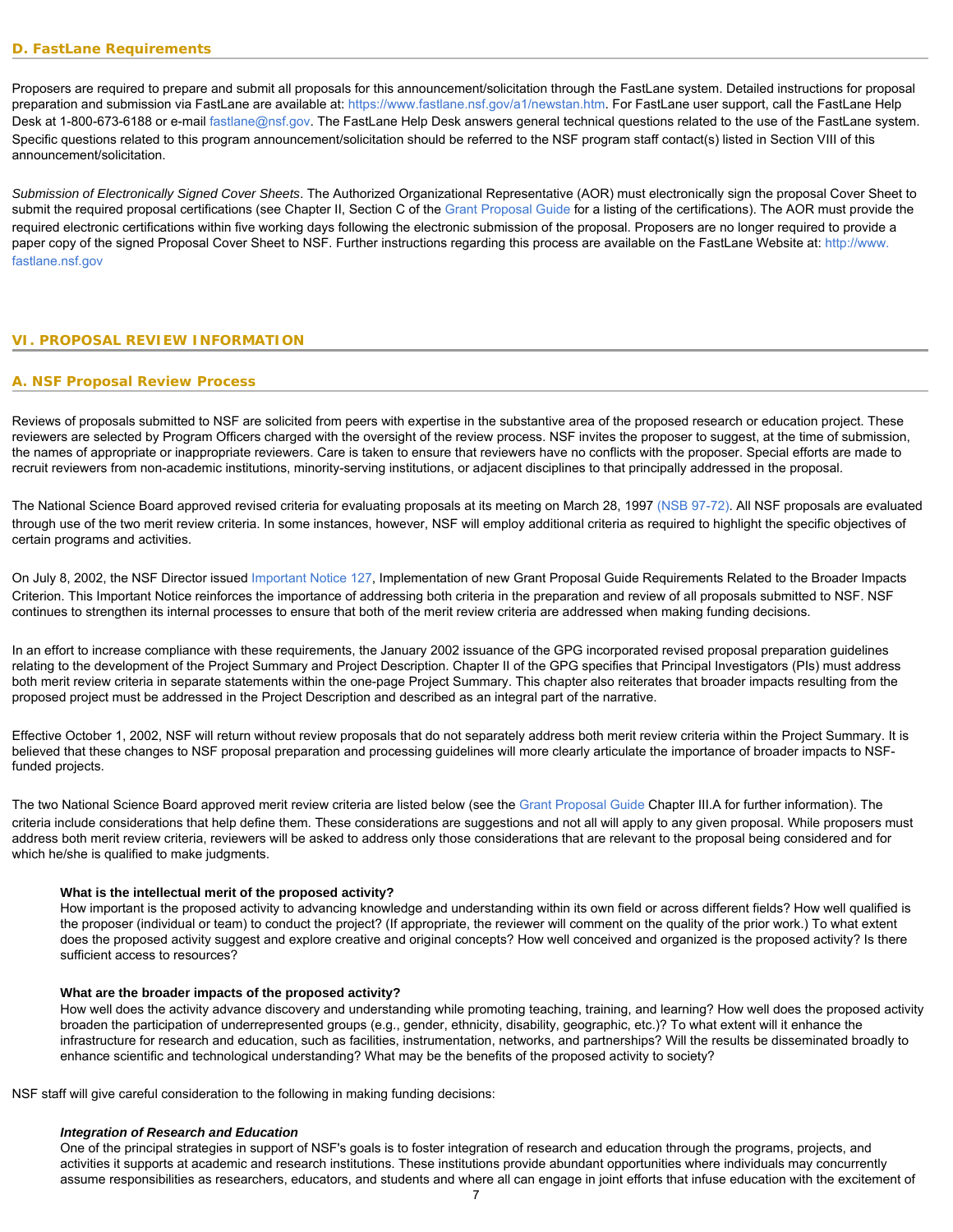discovery and enrich research through the diversity of learning perspectives.

### *Integrating Diversity into NSF Programs, Projects, and Activities*

Broadening opportunities and enabling the participation of all citizens -- women and men, underrepresented minorities, and persons with disabilities -is essential to the health and vitality of science and engineering. NSF is committed to this principle of diversity and deems it central to the programs, projects, and activities it considers and supports.

### **Additional Review Criteria**:

In addition to the National Science Board merit review criteria, reviewers will be asked to apply the following criteria when reviewing CBC Phase II proposals:

- Does the proposal present a convincing argument that transition from Phase I to Phase II will lead to significant new progress in addressing a "big problem"?
- Will the project lead to a major advance in chemistry and/or at the interface of chemistry and other sciences?
- Are the scientific goals appropriate for a full-scale CBC?
- Does the project build upon novel and significant results achieved in Phase I?
- Is there capacity for agility and evolution as the center develops and matures?
- Does the project have the potential to attract broad scientific and public interest and support?
- Will the plans for education, dissemination, diversity, outreach, management and use of cyberinfrastructure be effective?
- Does the proposal have the potential to lead to transformative research and innovation in chemistry and related fields?

#### <span id="page-7-0"></span>**B. Review Protocol and Associated Customer Service Standard**

All proposals are carefully reviewed by at least three other persons outside NSF who are experts in the particular field represented by the proposal. Proposals submitted in response to this announcement/solicitation will be reviewed by Panel Review.

Reviewers will be asked to formulate a recommendation to either support or decline each proposal. The Program Officer assigned to manage the proposal's review will consider the advice of reviewers and will formulate a recommendation.

A summary rating and accompanying narrative will be completed and submitted by each reviewer. In all cases, reviews are treated as confidential documents. Verbatim copies of reviews, excluding the names of the reviewers, are sent to the Principal Investigator/Project Director by the Program Director. In addition, the proposer will receive an explanation of the decision to award or decline funding.

NSF is striving to be able to tell proposers whether their proposals have been declined or recommended for funding within six months. The time interval begins on the closing date of an announcement/solicitation, or the date of proposal receipt, whichever is later. The interval ends when the Division Director accepts the Program Officer's recommendation.

In all cases, after programmatic approval has been obtained, the proposals recommended for funding will be forwarded to the Division of Grants and Agreements for review of business, financial, and policy implications and the processing and issuance of a grant or other agreement. Proposers are cautioned that only a Grants and Agreements Officer may make commitments, obligations or awards on behalf of NSF or authorize the expenditure of funds. No commitment on the part of NSF should be inferred from technical or budgetary discussions with a NSF Program Officer. A Principal Investigator or organization that makes financial or personnel commitments in the absence of a grant or cooperative agreement signed by the NSF Grants and Agreements Officer does so at their own risk.

### <span id="page-7-2"></span><span id="page-7-1"></span>**VII. AWARD ADMINISTRATION INFORMATION**

#### **A. Notification of the Award**

<span id="page-7-3"></span>Notification of the award is made to *the submitting organization* by a Grants Officer in the Division of Grants and Agreements. Organizations whose proposals are declined will be advised as promptly as possible by the cognizant NSF Program Division administering the program. Verbatim copies of reviews, not including the identity of the reviewer, will be provided automatically to the Principal Investigator. (See section VI.A. for additional information on the review process.)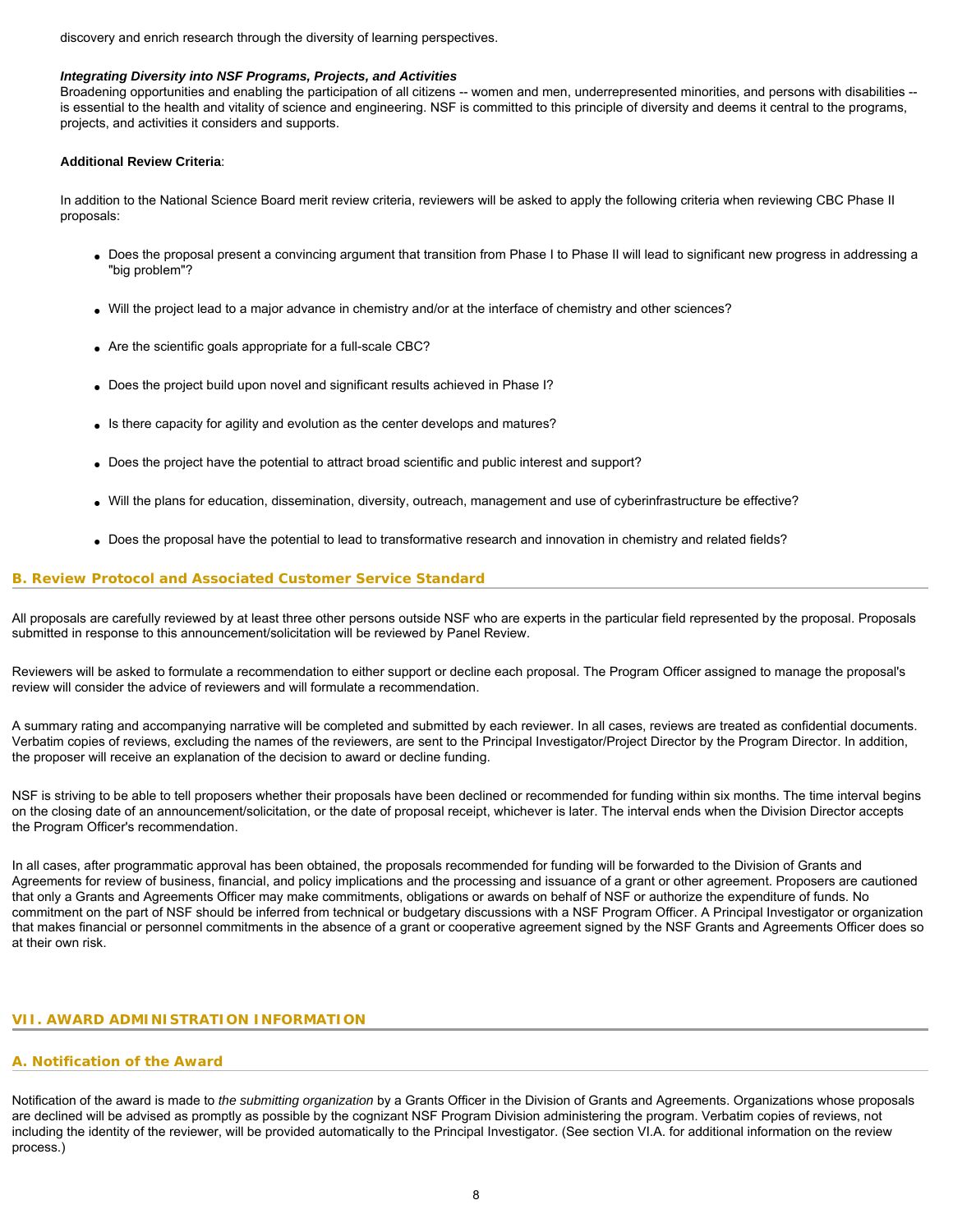An NSF award consists of: (1) the award letter, which includes any special provisions applicable to the award and any numbered amendments thereto; (2) the budget, which indicates the amounts, by categories of expense, on which NSF has based its support (or otherwise communicates any specific approvals or disapprovals of proposed expenditures); (3) the proposal referenced in the award letter; (4) the applicable award conditions, such as Grant General Conditions (NSF-GC-1); \* or Federal Demonstration Partnership (FDP) Terms and Conditions \* and (5) any announcement or other NSF issuance that may be incorporated by reference in the award letter. Cooperative agreement awards are administered in accordance with NSF Cooperative Agreement Financial and Administrative Terms and Conditions (CA-FATC). Electronic mail notification is the preferred way to transmit NSF awards to organizations that have electronic mail capabilities and have requested such notification from the Division of Grants and Agreements.

Consistent with the requirements of OMB Circular A-16, *Coordination of Geographic Information and Related Spatial Data Activities*, and the Federal Geographic Data Committee, all NSF awards that result in relevant geospatial data must be submitted to Geospatial One-Stop in accordance with the guidelines provided at: [www.geodata.gov.](http://www.geodata.gov)

More comprehensive information on NSF Award Conditions is contained in the NSF *Grant Policy Manual* (GPM) Chapter II, available electronically on the NSF Website at [http://www.nsf.gov/publications/pub\\_summ.jsp?ods\\_key=gpm](http://www.nsf.gov/publications/pub_summ.jsp?ods_key=gpm). The GPM is also for sale through the Superintendent of Documents, Government Printing Office (GPO), Washington, DC 20402. The telephone number at GPO for subscription information is (202) 512-1800. The GPM may be ordered through the GPO Website at <http://www.gpo.gov/>.

\*These documents may be accessed electronically on NSF's Website at<http://www.nsf.gov/awards/managing/>. Paper copies of these documents may be obtained from the NSF Publications Clearinghouse, telephone (703) 292-7827 or by e-mail from [pubs@nsf.gov](mailto:pubs@nsf.gov).

#### <span id="page-8-0"></span>**C. Reporting Requirements**

For all multi-year grants (including both standard and continuing grants), the PI must submit an annual project report to the cognizant Program Officer at least 90 days before the end of the current budget period.

Within 90 days after the expiration of an award, the PI also is required to submit a final project report. Failure to provide final technical reports delays NSF review and processing of pending proposals for the PI and all Co-PIs. PIs should examine the formats of the required reports in advance to assure availability of required data.

<span id="page-8-1"></span>PIs are required to use NSF's electronic project reporting system, available through FastLane, for preparation and submission of annual and final project reports. This system permits electronic submission and updating of project reports, including information on project participants (individual and organizational), activities and findings, publications, and other specific products and contributions. PIs will not be required to re-enter information previously provided, either with a proposal or in earlier updates using the electronic system.

# **VIII. CONTACTS FOR ADDITIONAL INFORMATION**

General inquiries regarding this program should be made to:

- Katharine J. Covert, Program Director, Directorate for Mathematical & Physical Sciences, Division of Chemistry, 1055 S, telephone: (703) 292-4950, fax: (703) 292-9037, email: [kcovert@nsf.gov](mailto:kcovert@nsf.gov)
- Janice M. Hicks, Executive Officer, Directorate for Mathematical & Physical Sciences, Division of Chemistry, 1055 S, telephone: (703) 292-4956, fax: (703) 292-9037, email: [jhicks@nsf.gov](mailto:jhicks@nsf.gov)

For questions related to the use of FastLane, contact:

● Paul G. Spyropoulos, Computer Specialist, Directorate for Mathematical & Physical Sciences, Division of Chemistry, 1055 S, telephone: (703) 292- 4968, fax: (703) 292-9037, email: [pspyropo@nsf.gov](mailto:pspyropo@nsf.gov)

# <span id="page-8-2"></span>**IX. OTHER PROGRAMS OF INTEREST**

The NSF *Guide to Programs* is a compilation of funding for research and education in science, mathematics, and engineering. The NSF *Guide to Programs* is available electronically at [http://www.nsf.gov/cgi-bin/getpub?gp.](http://www.nsf.gov/cgi-bin/getpub?gp) General descriptions of NSF programs, research areas, and eligibility information for proposal submission are provided in each chapter.

Many NSF programs offer announcements or solicitations concerning specific proposal requirements. To obtain additional information about these requirements, contact the appropriate NSF program offices. Any changes in NSF's fiscal year programs occurring after press time for the *Guide to Programs* will be announced in the NSF [E-Bulletin](http://www.nsf.gov/home/ebulletin), which is updated daily on the NSF Website at [http://www.nsf.gov/home/ebulletin,](http://www.nsf.gov/home/ebulletin) and in individual program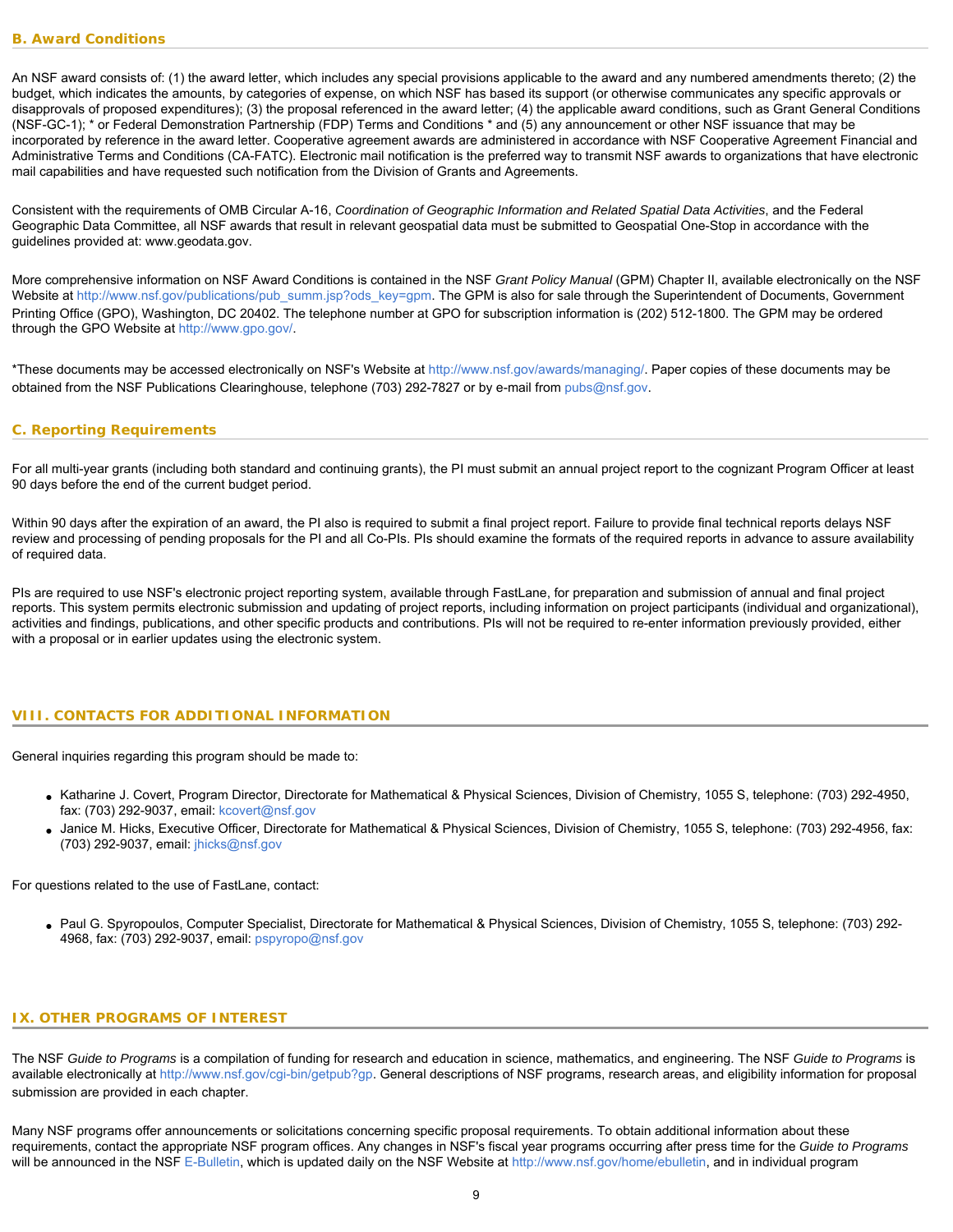announcements/solicitations. Subscribers can also sign up for NSF's [MyNSF News Service](http://www.nsf.gov/mynsf/) [\(http://www.nsf.gov/mynsf/](http://www.nsf.gov/mynsf/)) to be notified of new funding opportunities that become available.

### **Related Programs:**

- Collaborative Research in Chemistry [\(NSF 05-606](http://www.nsf.gov/cgi-bin/getpub?nsf05606))
- Environmental Molecular Science Institutes [\(NSF 04-509](http://www.nsf.gov/cgi-bin/getpub?nsf04509))
- Materials Research Science and Engineering Centers [\(NSF 04-580](http://www.nsf.gov/cgi-bin/getpub?nsf04580))

Science and Technology Centers: Integrative Partnerships

# **ABOUT THE NATIONAL SCIENCE FOUNDATION**

The National Science Foundation (NSF) funds research and education in most fields of science and engineering. Awardees are wholly responsible for conducting their project activities and preparing the results for publication. Thus, the Foundation does not assume responsibility for such findings or their interpretation.

NSF welcomes proposals from all qualified scientists, engineers and educators. The Foundation strongly encourages women, minorities and persons with disabilities to compete fully in its programs. In accordance with Federal statutes, regulations and NSF policies, no person on grounds of race, color, age, sex, national origin or disability shall be excluded from participation in, be denied the benefits of, or be subjected to discrimination under any program or activity receiving financial assistance from NSF, although some programs may have special requirements that limit eligibility.

*Facilitation Awards for Scientists and Engineers with Disabilities* (FASED) provide funding for special assistance or equipment to enable persons with disabilities (investigators and other staff, including student research assistants) to work on NSF-supported projects. See the GPG Chapter II, Section D.2 for instructions regarding preparation of these types of proposals.

> The National Science Foundation promotes and advances scientific progress in the United States by competitively awarding grants and cooperative agreements for research and education in the sciences, mathematics, and engineering.

> To get the latest information about program deadlines, to download copies of NSF publications, and to access abstracts of awards, visit the NSF Website at [http://www.nsf.gov](http://www.nsf.gov/)

| • Location:                                            | 4201 Wilson Blvd. Arlington, VA 22230 |
|--------------------------------------------------------|---------------------------------------|
| • For General Information<br>(NSF Information Center): | (703) 292-5111                        |
| • TDD (for the hearing-impaired):                      | (703) 292-5090                        |
| • To Order Publications or Forms:                      |                                       |
| Send an e-mail to:                                     | pubs@nsf.gov                          |
| or telephone:                                          | (703) 292-7827                        |
| • To Locate NSF Employees:                             | (703) 292-5111                        |

# **PRIVACY ACT AND PUBLIC BURDEN STATEMENTS**